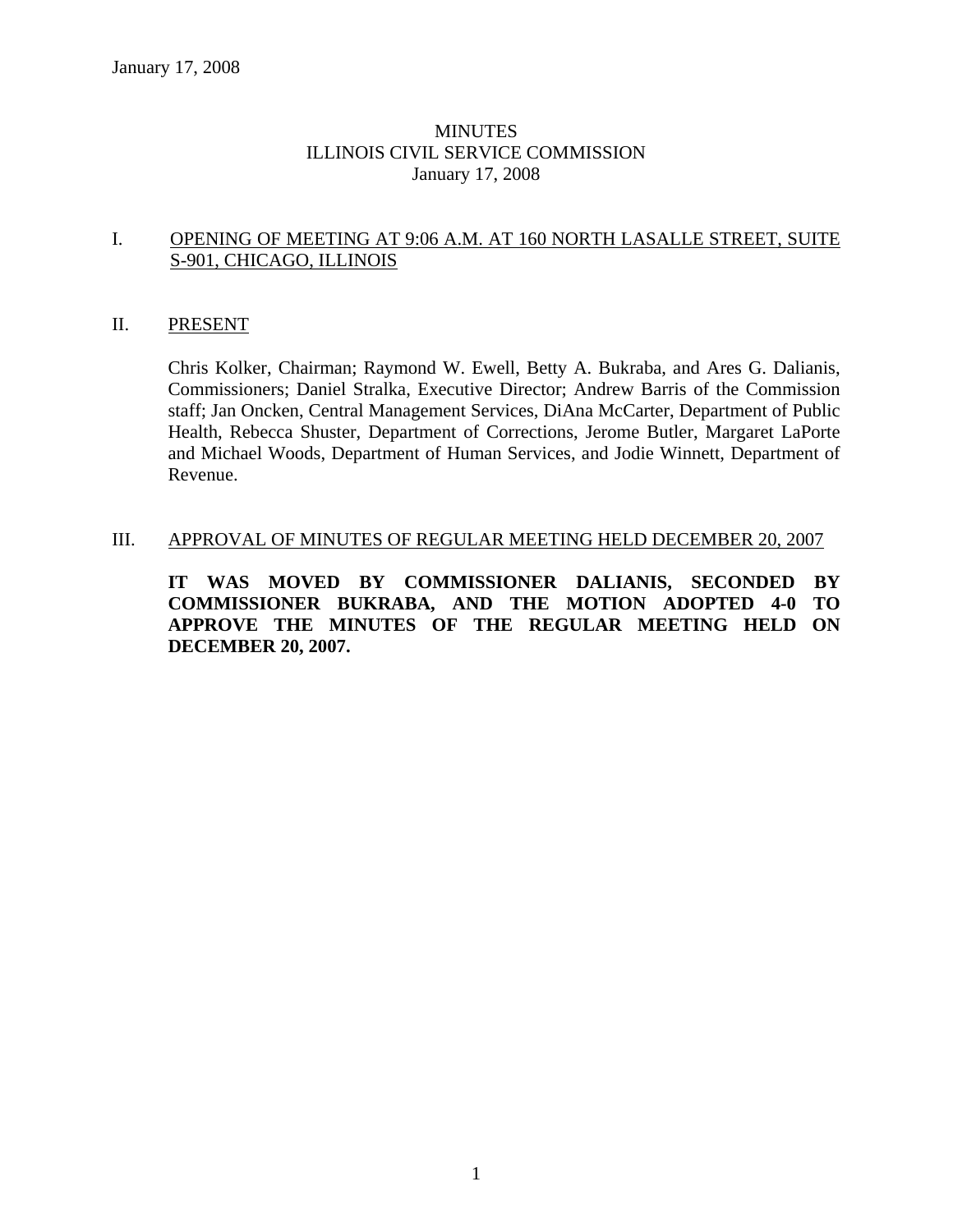#### IV. **EXEMPTIONS UNDER SECTION 4d(3) OF THE PERSONNEL CODE**

# A. Report on Exempt Positions

| <u>Agency</u>                         | Total<br>Employees | Number of Exempt<br><b>Positions</b> |
|---------------------------------------|--------------------|--------------------------------------|
|                                       |                    |                                      |
|                                       |                    |                                      |
|                                       |                    |                                      |
|                                       |                    |                                      |
| Central Management Services 1,527 105 |                    |                                      |
|                                       |                    |                                      |
|                                       |                    |                                      |
|                                       |                    |                                      |
|                                       |                    |                                      |
|                                       |                    |                                      |
|                                       |                    |                                      |
|                                       |                    |                                      |
|                                       |                    |                                      |
|                                       |                    |                                      |
|                                       |                    |                                      |
|                                       |                    |                                      |
|                                       |                    |                                      |
|                                       |                    |                                      |
|                                       |                    |                                      |
|                                       |                    |                                      |
|                                       |                    |                                      |
|                                       |                    |                                      |
|                                       |                    |                                      |
|                                       |                    |                                      |
|                                       |                    |                                      |
|                                       |                    |                                      |
|                                       |                    |                                      |
|                                       |                    |                                      |
|                                       |                    |                                      |
|                                       |                    |                                      |
|                                       |                    |                                      |
|                                       |                    |                                      |
|                                       |                    |                                      |
|                                       |                    |                                      |
|                                       |                    |                                      |
|                                       |                    |                                      |
|                                       |                    |                                      |
|                                       |                    |                                      |
|                                       |                    |                                      |
|                                       |                    |                                      |
|                                       |                    |                                      |
|                                       |                    |                                      |
|                                       |                    |                                      |
|                                       |                    |                                      |
|                                       |                    |                                      |
|                                       |                    |                                      |
|                                       |                    |                                      |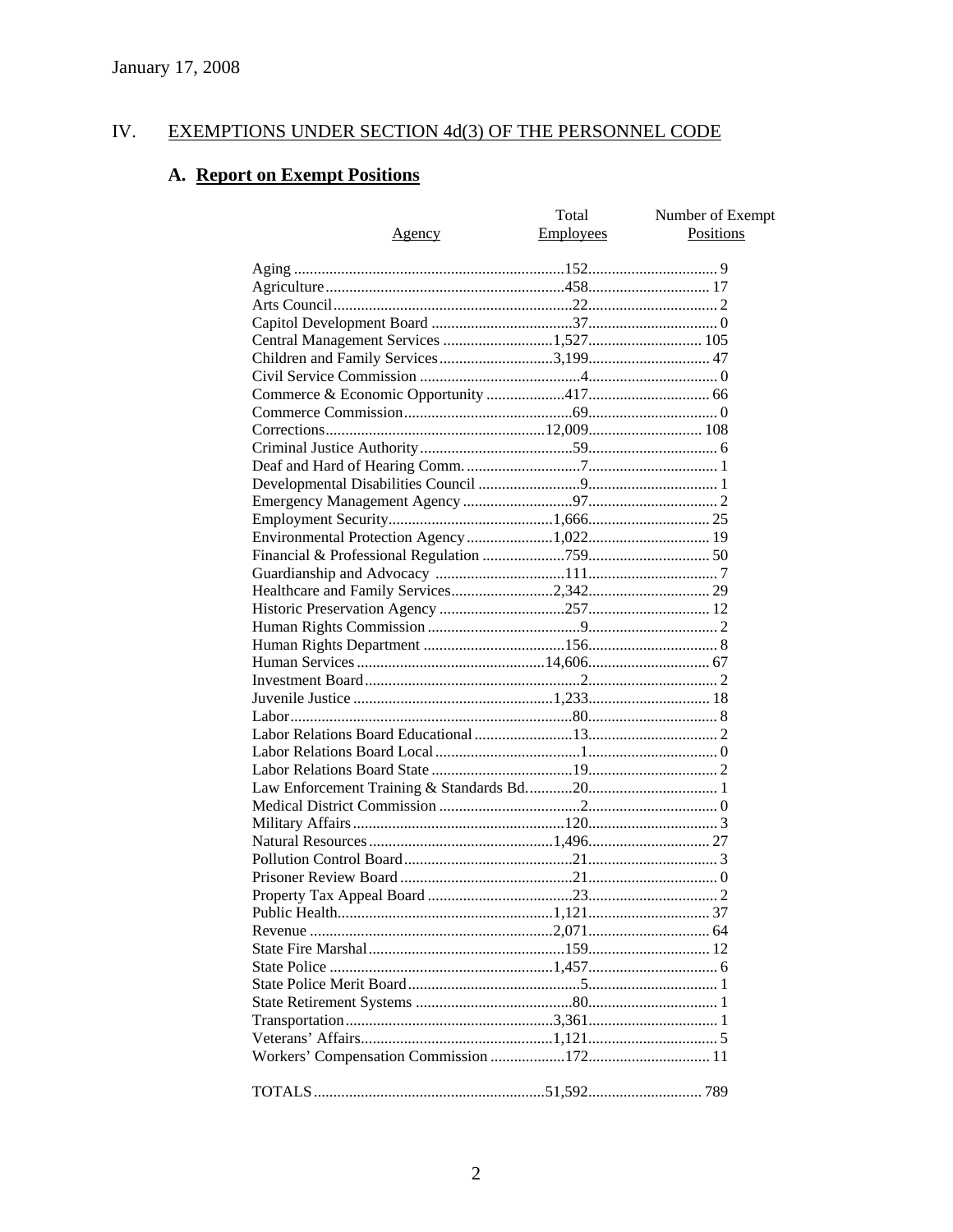# **B. Governing Rule - Jurisdiction B Exemptions**

- a) Before a position shall qualify for exemption from Jurisdiction B under Section 4d(3) of the Personnel Code, the position shall be directly responsible to:
	- 1. The Governor, or
	- 2. A departmental director or assistant director appointed by the Governor, or
	- 3. A board or commission appointed by the Governor, or
	- 4. The head of an agency created by Executive Order, or the director or assistant director of an agency carrying out statutory powers, whose offices are created by the Governor subject to legislative veto under Article V, Section 11, of the Constitution of 1970, which agency head, director, or assistant director may themselves be subject to exemption under Section 4d(3), or
	- 5. In an agency having a statutory assistant director, a deputy director exercising full line authority under the director for all operating entities of the agency, provided the statutory role of assistant director is vacant or is assigned clearly distinct and separate duties from the deputy director and as a colleague to him, or
	- 6. A line position organizationally located between the director and/or assistant director and a subordinate statutorily exempt position(s), provided the position proposed for exemption has line authority over the statutory exempt position(s), or
	- 7. The elected head of an independent agency in the executive, legislative, or judicial branch of government.
- b) If a position meets the above criterion, it must, in addition, be responsible for one or more of the following before it shall be approved as exempt:
	- 1. Directs programs defined by statute and/or departmental, board, or commission policy or possess significant authority when acting in the capacity of a director of programs to bind the agency.
	- 2. Makes decisions in exercising principal responsibility for the determination or execution of policy which fix objectives or state the principles to control action toward operating objectives of one or more divisions, such decisions being subject to review or reversal only by the director, assistant director, board or commission.
	- 3. Participates in the planning and programming of departmental, board, or commission activities, integrating the plans and projections of related divisions, and the scheduling of projected work programs of those agencies.

\* \* \*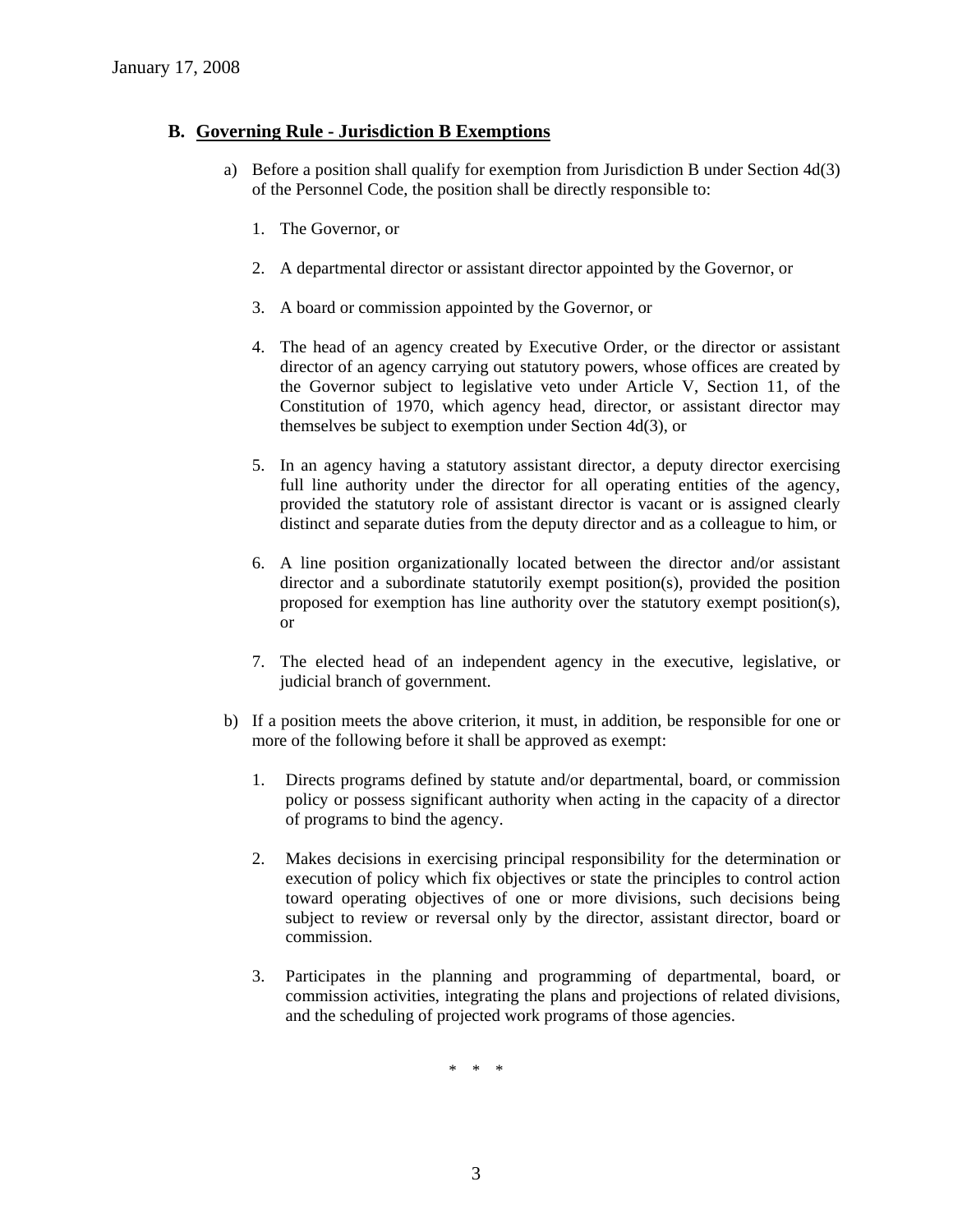# **C. Requests for 4d(3) Exemption**

- With regard to Items C1, C2, D, and E, Executive Director Daniel Stralka indicated that these requests were withdrawn by the agencies.
- With regard to Item F, Executive Director Daniel Stralka reported that this request is for exemption for a "high level staff assistant" to the Chief of Intergovernmental Relations, essentially another legislative liaison. This was continued a second time from last month after Staff recommended denial of the request and the agency had yet to respond substantively to the Staff request for additional information. The agency has since provided additional information that indicated the reporting requirement of four other legislative liaisons within the unit will remain to the Chief of Intergovernmental Relations and not this position. Therefore, that concern has been satisfied. However, the agency has yet to provide a reason for the increase which would essentially make six exempt positions performing legislative liaison type functions in the unit. Lastly, while the agency has petitioned the Labor Board to have this excluded from the bargaining unit, this matter has not been definitely resolved. More for this reason, the Staff recommendation will remain to deny this request.

Rebecca Shuster, Deputy Director, Department of Corrections, indicated to the Commission that this position would primarily focus on the Department of Juvenile Justice's legislative agenda now that it has been made a separate state agency. Chairman Kolker noted the ongoing issue with the inclusion of such positions in bargaining units and inquired whether the applicable collective bargaining agreement has a "just cause" provision, which Ms. Shuster indicated it did. Chairman Kolker then indicated that the agency needs to be aware that if the request does get approved, the exemption may be rescinded in the future due to the position's inclusion in a bargaining unit. Rebecca Shuster acknowledged this possibility.

• With regard to Item G, Executive Director Daniel Stralka reported that this request is for exemption of the Chief, Bureau of Civil Affairs for the agency. This position essentially functions as the EEO/AA officer reporting to the Chief Operating Officer – a position that would be considered the equivalent of a statutory Assistant Director – who reports to the Secretary. However, the agency already has a unique position – Chief of Recruitment and Selection – which has highly similar responsibilities. The agency has been unable to comply with Staff's request to explain the difference in programmatic responsibilities between the two positions. For that reason, Staff's recommendation is to deny this request.

Department of Human Services Chief Operating Officer, Jerome Butler, stated that while the language in the position descriptions may be similar, the two positions have different responsibilities. He then introduced the incumbent, Margaret LaPorte, who indicated that the position ensures compliance with state and federal laws for non-discrimination, affirmative action, and workplace violence. She performs investigations related to these responsibilities. Michael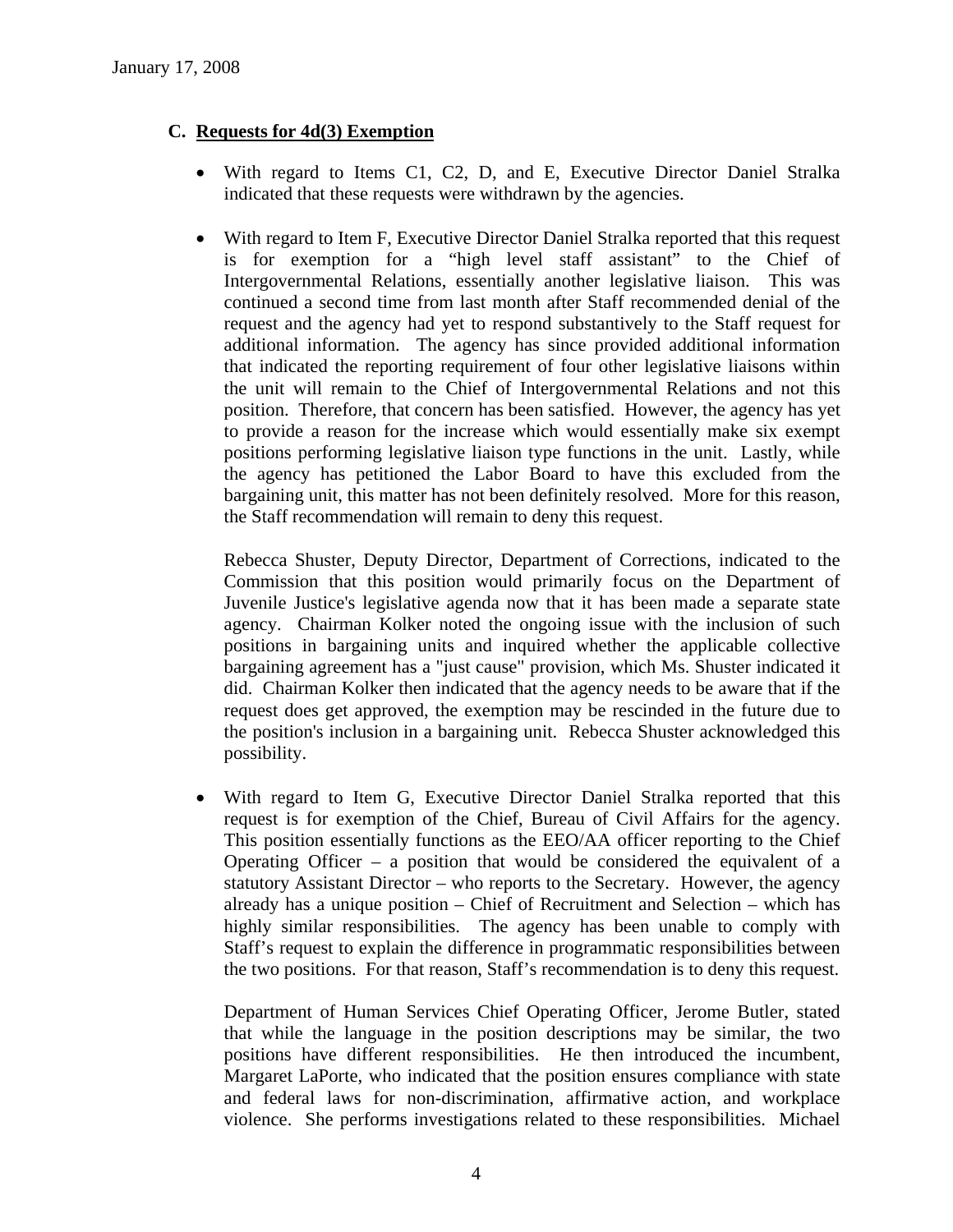Wood, Chief of Recruitment and Selection at Department of Human Services, then testified how his responsibilities are to recruit and generate populations of candidates to interview. He participates in the interview and selection process. Commissioner Dalianis inquired of Margaret LaPorte if any of her responsibilities are changing in conjunction with this request, to which she responded negatively.

• With regard to Item H, Executive Director Daniel Stralka reported that this request is for the Chief Information Officer who reports directly to the agency Director. This position has principal programmatic responsibility for all information technology programs of the agency, functions the Commission has previously recognized as supporting principal policy exemption. For these reasons, Staff recommends approval of this request.

# **IT WAS MOVED BY CHAIRMAN KOLKER, SECONDED BY COMMISSIONER BUKRABA, AND THE MOTION ADOPTED 4-0 TO GRANT THE REQUEST FOR 4D(3) EXEMPTION FOR THE FOLLOWING POSITION:**

### **F. Illinois Department of Corrections**

| <b>Position Number</b>  | 37015-29-00-110-05-01                                             |
|-------------------------|-------------------------------------------------------------------|
| Position Title          | <b>Public Service Administrator</b>                               |
| Bureau/Division         | Director's Office                                                 |
| <b>Functional Title</b> | Executive Staff Assist. To Chief of Intergovernmental Relations   |
| Incumbent               | None                                                              |
| Supervisor              | Chief of Intergovernmental Relations, who reports to the Director |
| Location                | <b>Sangamon County</b>                                            |

# **IT WAS MOVED BY CHAIRMAN KOLKER, SECONDED BY COMMISSIONER BUKRABA, AND THE MOTION ADOPTED 4-0 TO GRANT THE REQUEST FOR 4D(3) EXEMPTION FOR THE FOLLOWING POSITION:**

#### **G. Illinois Department of Human Services**

| <b>Position Number</b>  | 40070-10-00-520-00-01                                 |  |
|-------------------------|-------------------------------------------------------|--|
| Position Title          | Senior Public Service Administrator                   |  |
| Bureau/Division         | <b>Chief Operations Office</b>                        |  |
| <b>Functional Title</b> | Chief of the Bureau of Civil Affairs                  |  |
| Incumbent               | Margaret D. LaPorte                                   |  |
| Supervisor              | Chief Operating Officer, who reports to the Secretary |  |
| Location                | <b>Cook County</b>                                    |  |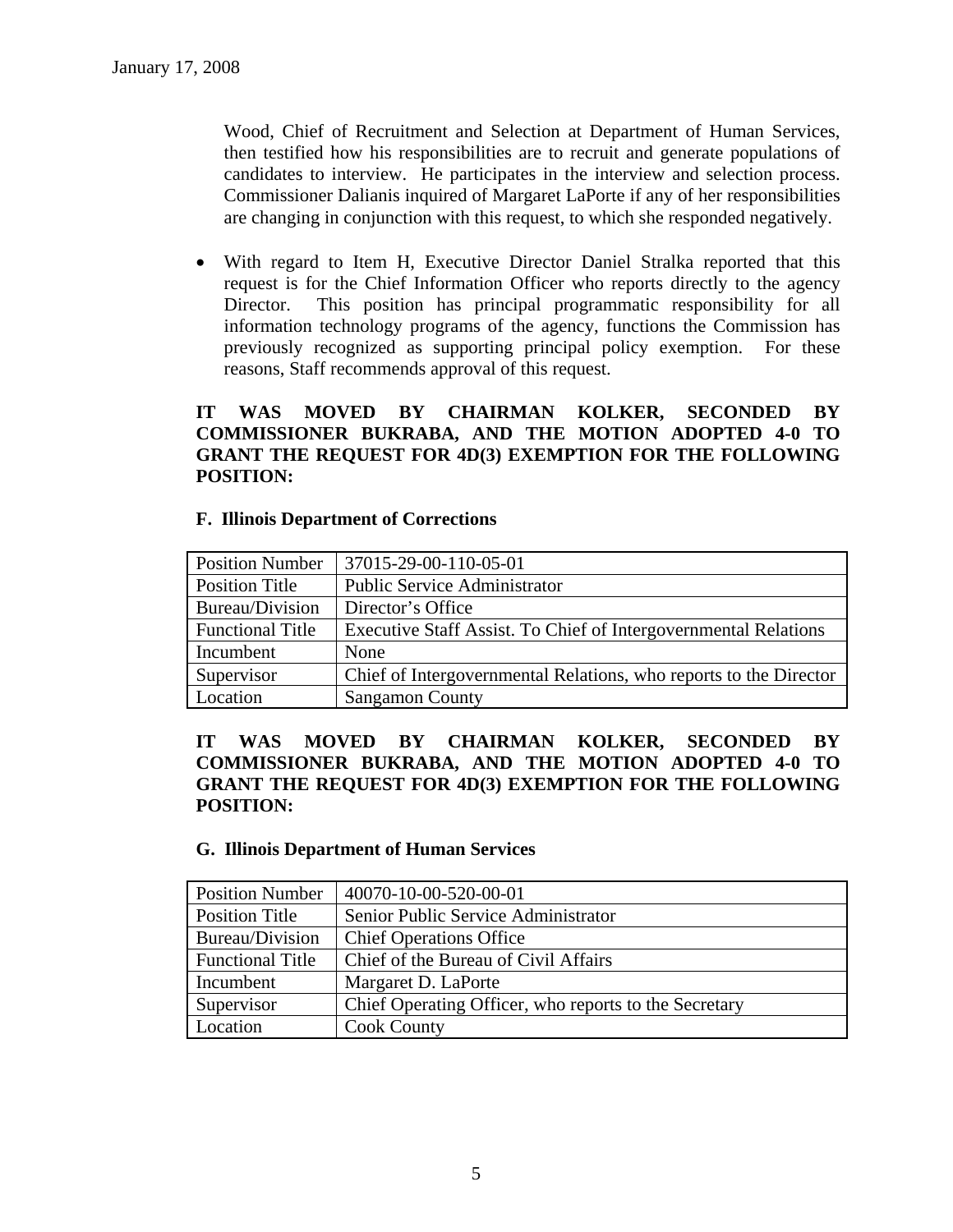# **IT WAS MOVED BY CHAIRMAN KOLKER, SECONDED BY COMMISSIONER DALIANIS, AND THE MOTION ADOPTED 4-0 TO GRANT THE REQUEST FOR 4D(3) EXEMPTION FOR THE FOLLOWING POSITION:**

| <b>Position Number</b>  | 40070-20-90-000-00-01                   |  |
|-------------------------|-----------------------------------------|--|
| <b>Position Title</b>   | Senior Public Service Administrator     |  |
| Bureau/Division         | <b>Office of Information Technology</b> |  |
| <b>Functional Title</b> | <b>Chief Information Officer</b>        |  |
| Incumbent               | None                                    |  |
| Supervisor              | Director                                |  |
| Location                | <b>Sangamon County</b>                  |  |

# **H. Illinois Department of Public Health**

Prior to addressing Items I1 and I2 on the agenda, Executive Director Daniel Stralka reiterated for the Commissioners that the original list of Commission-initiated rescissions for November's meeting contained 35 positions, most of which had been vacant in excess of six months. Notice went out to both the Director of Central Management Services and each affected Agency Director of the proposed rescissions. After discussions with many of the affected agencies, many of the concerns that led to the proposed rescission notices were resolved and only 13 were placed on the November agenda, with four being continued to December and the following two continued to January's agenda. If the Commission approves the rescission of 4d(3) exempt status for any of these positions, it does not mean that the position is eliminated, only that the position is subject to the merit and fitness provisions of the Personnel Code and Rules. Finally, if a position has its exempt status rescinded and an agency subsequently decides that it believes exemption is warranted, there is nothing that prevents it from making a new request for exemption next month.

- With regard to Item I1, Executive Director Daniel Stralka reported that this is the Department of Public Health Deputy Director for its Office of Health Protection program which has been vacant for  $-$  at a minimum  $-$  three years. This was continued at last month's meeting after the agency indicated this position was a critical need and would be filled imminently. The agency has a relatively new Director and is losing its Chief of Staff. Staff believes it is appropriate in this instance to allow the agency additional time to determine if it will be filling this position so the recommendation is to deny the proposed rescission and Staff will monitor the agency's progress in filling the position.
- With regard to Item I2, Executive Director Daniel Stralka indicated that this is the Lottery Deputy Director for the Hispanic Market Office, first exempted in July 2004. This position had been filled at one time, but has been vacant at least two years. Upon notification, the Department of Revenue indicated that it has "had a person acting in this position for over a year pending PAR approval." They have requested PAR approval and it is their intention to "permanently fill this position." Staff responded to the agency seeking the appointment history of the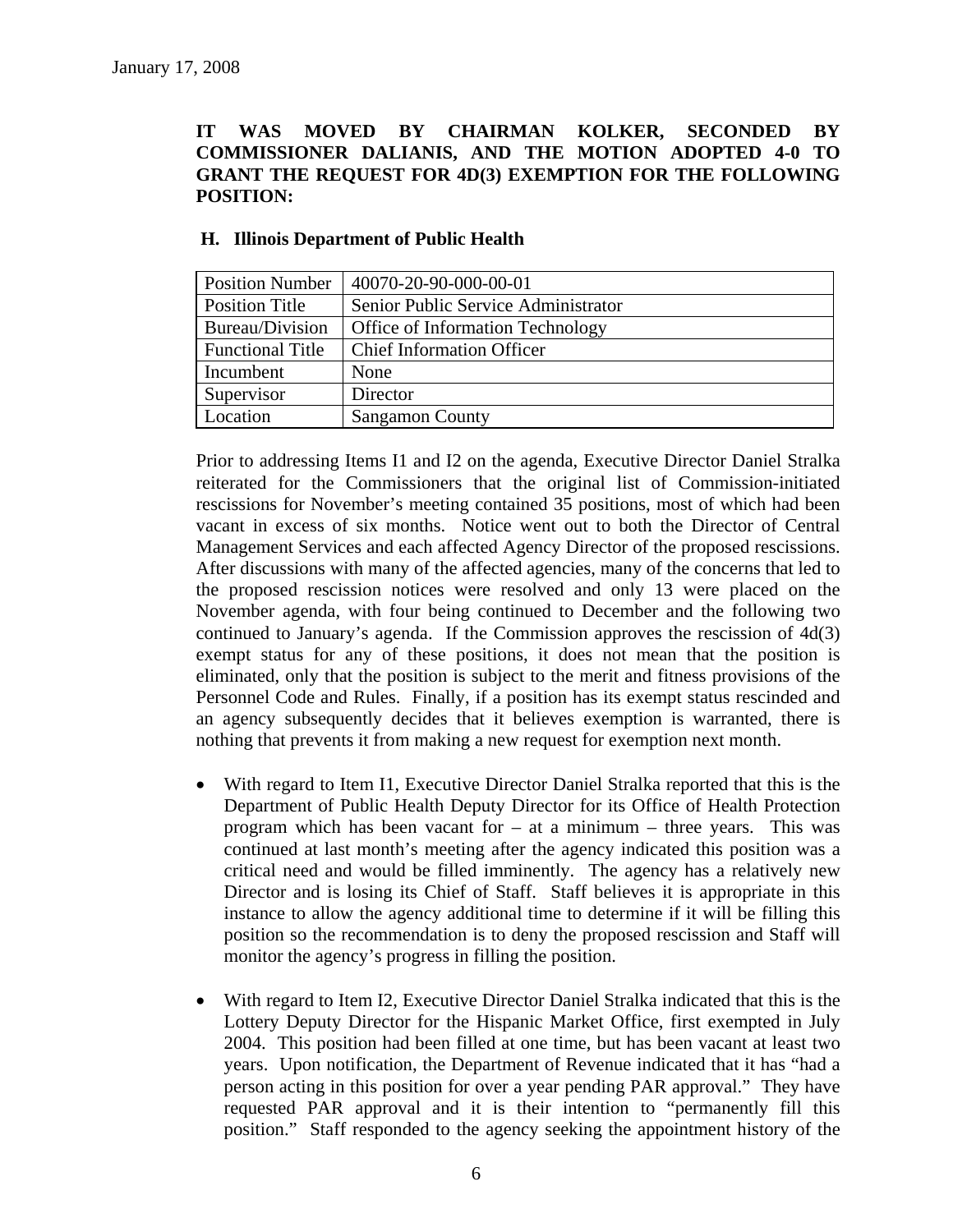position and an explanation as to who was performing the responsibilities while it was vacant. Prior to last month's meeting, the agency asked that this be continued, which occurred. Staff's most recent contact with Department of Revenue indicates that the EPAR has been pending over 16 months. At this time, the person performing these functions has been appointed to a private secretary position. It has been three months since the proposed rescission was fist brought to the agency's attention and it still has not been able to secure EPAR approval. It is Staff's recommendation to rescind the principal policy exemption for this position with the caveat already communicated to the agency that if the EPAR does get approved, it can resubmit the exemption request for this position.

Department of Revenue Associate Director, Jodie Winnett, informed the Commission that it is the agency's request that this proposed rescission be continued generally while the agency's request to fill the position is pending. Chairman Kolker responded that considering the length of time the request has been pending, it would be administratively better for the agency to resubmit an exemption request after obtaining approval to fill the position rather than continue the proposed rescission for an underdetermined amount of time.

# **IT WAS MOVED BY CHAIRMAN KOLKER, SECONDED BY COMMISSIONER DALIANIS, AND THE MOTION ADOPTED 4-0 TO APPROVE AND DENY THE PROPOSED RESCISSIONS FROM 4D(3) EXEMPTION FOR THE FOLLOWING POSITIONS:**

| The following 4d(3) exemption rescission was approved on January 17, 2008: |
|----------------------------------------------------------------------------|
|----------------------------------------------------------------------------|

| <b>Agenda</b><br>Item | Agency  | <b>Position Number</b> | <b>Functional Title</b>                     |
|-----------------------|---------|------------------------|---------------------------------------------|
|                       | Revenue | 40070-25-90-200-20-01  | Deputy Director, Lottery-Hispanic<br>Market |

|  | The following 4d(3) exemption rescission was denied on January 17, 2008: |  |  |  |  |  |  |
|--|--------------------------------------------------------------------------|--|--|--|--|--|--|
|--|--------------------------------------------------------------------------|--|--|--|--|--|--|

| <b>Agenda</b><br><b>Item</b> | Agency     | <b>Position Number</b> | <b>Functional Title</b>  |
|------------------------------|------------|------------------------|--------------------------|
|                              | <b>DPH</b> | 26404-20-50-000-00-02  | <b>Health Protection</b> |

Prior to addressing Items J1-J31 on the agenda, Executive Director Daniel Stralka reported that there are 31 proposed rescissions from Staff's December 17, 2007 notice to the Director of Central Management Services. The agenda accurately describes the process that took place prior to these items being placed on this agenda (December 17, 2007 notice to the Director of Central Management Services of the proposed rescissions with a courtesy copy to each agency director). Before addressing the individual items, he noted that it will be Staff's recommendation to continue Items J1, J4, J10, J11, J20, and J30 for reasons that will be addressed after the presentation on each individual item is completed.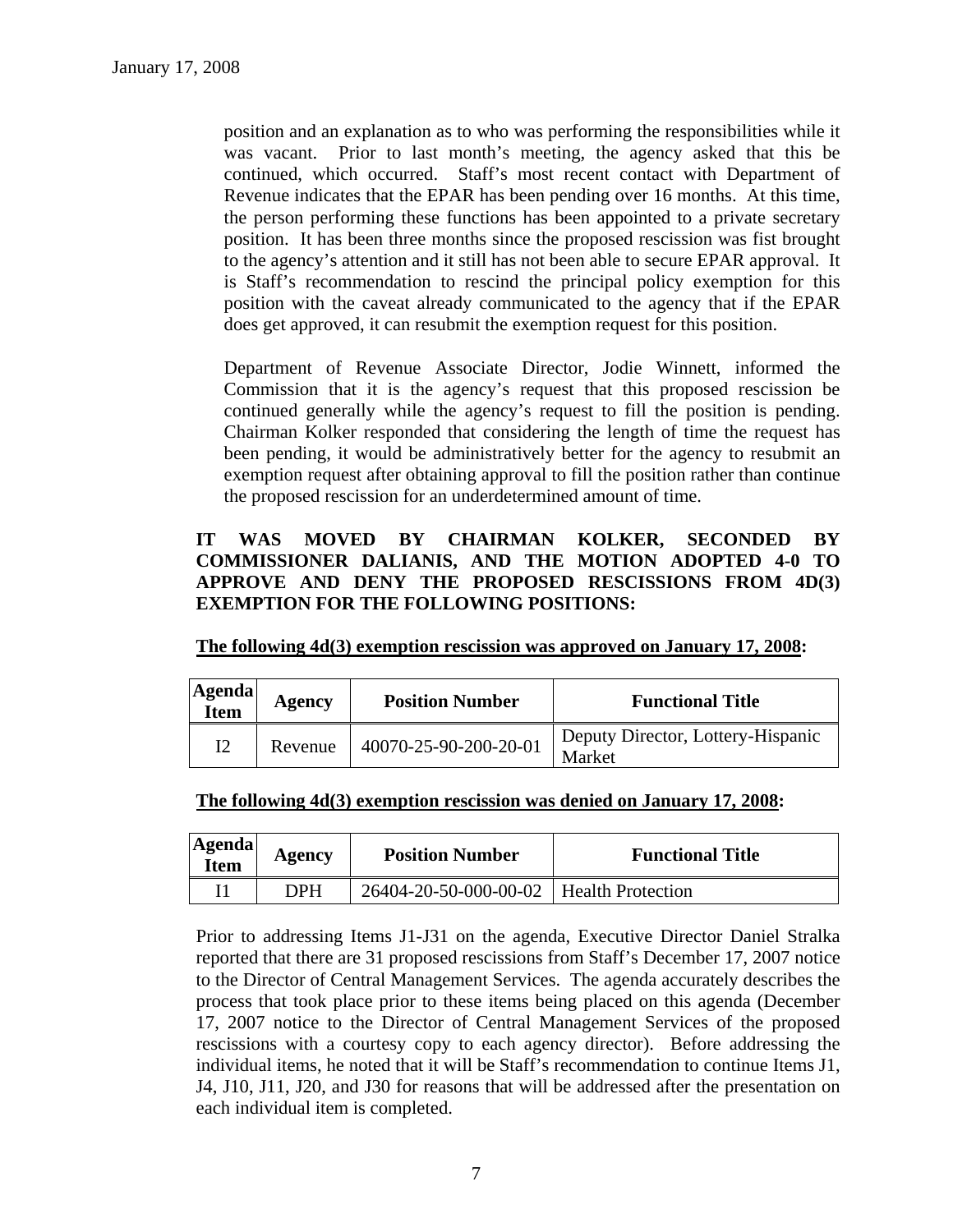For those positions where the agency has consented or indicated it has no objection to rescission, it can be presumed that the agency was assured by Staff that they would be allowed to resubmit requests for 4d(3) exemption for these positions in the future, if operational needs mandate such action.

- With regard to Item J2, the agency indicated that it has had an EPAR pending for over 11 months to fill this position. Central Management Services' records indicate that it has been vacant for almost four years. The agency was notified to keep Staff posted on the status of the EPAR, and told that if not approved, rescission would be recommended. Not having been approved yet, Staff recommends rescission.
- With regard to Item J3, the agency indicated that there is no funding for the position so it had no objection to the Staff recommendation of rescission.
- With regard to Item J5, the agency requested additional time to determine whether it will be utilizing this position, so Staff recommends continuing this proposed rescission.
- With regard to Item J6, the agency indicated that it has a candidate for this position so Staff's recommendation was to deny the rescission. Staff will monitor the agency's progress in filling this position.
- With regard to Item J7 and J8, the agency indicated it has pending EPARs for these economic development positions so Staff's recommendation was to deny the proposed rescissions. Staff will monitor the agency's progress in filling these positions.
- With regard to Item J9, the agency has filled the position so Staff's recommendation was to deny the proposed rescission.
- With regard to Item J12, the agency has not responded to the notice of proposed rescission so Staff's recommendation was to rescind.
- With regard to Item J13 through J17, the agency indicated it has no objection to the Staff's recommendation of rescission for these positions.
- With regard to Item J18, the agency responded to the notice, but additional research is required so the Staff's recommendation was to continue.
- With regard to Item J19, the agency has not responded to the notice of proposed rescission, so Staff's recommendation was to rescind.
- With regard to Item J21, the agency has filled the position so Staff's recommendation was to deny the proposed rescission.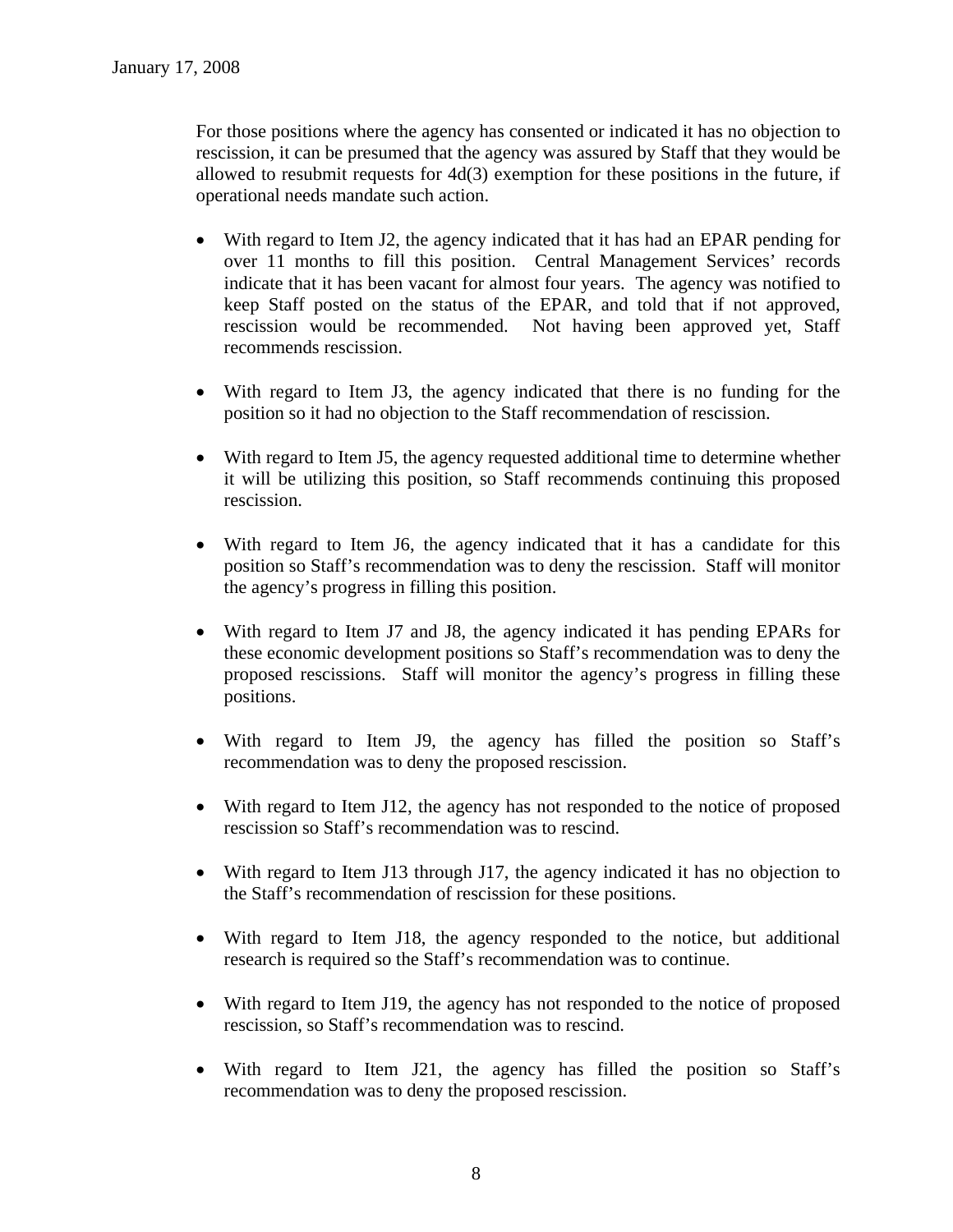- With regard to Item J22, the agency has not responded to the notice of proposed rescission so Staff's recommendation was to rescind.
- With regard to Item J23, the agency has not responded to the notice of proposed rescission so Staff's recommendation was to rescind.
- With regard to Item J24 and J25, a new Human Resources Manager recently started at the agency and the agency was unaware of these pending rescissions. The agency requested a continuance so it may review the status of these positions. Staff concurs with this request.
- With regard to Item J26, the agency indicated it has no plans to fill this position so it had no objection to the Staff's recommendation of rescission.
- With regard to Item J27, the agency indicated it has a pending EPAR for this position so Staff's recommendation was to deny the proposed rescission. Staff will monitor the agency's progress in filling the position.
- With regard to Item J28, the agency has filled the position so Staff's recommendation was to deny the proposed rescission.
- With regard to Item J29, the agency has not responded to the notice of proposed rescission so Staff's recommendation was to rescind.
- With regard to Item J31, the agency indicated that it has a candidate for this position. Staff's recommendation is to deny the proposed rescission. Staff will monitor the agency's progress in filling this position.

With regard to Items J1, J4, J10, J11, J20, and J30, these are positions which have previously been declared 4d(3) exempt as involving principal administrative responsibility for the determination of policy or the way in which policies are carried out. These all happen to be functioning as legislative liaisons. Being 4d(3) exempt meant that they were exempt from Jurisdiction B of the Personnel Code which is commonly referred to as the "merit and fitness" provision. As such, the employees in these positions need not take competitive examinations, are not subject to veterans' preference, and are not entitled to a hearing before discharge or demotion. In short, they become what is traditionally referred to as "at will" employees.

Approximately three to four years ago, an expansion of bargaining units within the State of Illinois began. The establishment of bargaining units is not within the jurisdiction of the Civil Service Commission, but lies with the Illinois Labor Relations Board, commonly referred to as the Labor Board. The Labor Board establishes bargaining units by defining a class of jobs or positions that are held by employees whose collective interests may suitably be represented by a labor organization for collective bargaining. The factors that the Board considers in determining unit appropriateness include, but are not limited to, the following: historical pattern of recognition; community of interest including employee skill and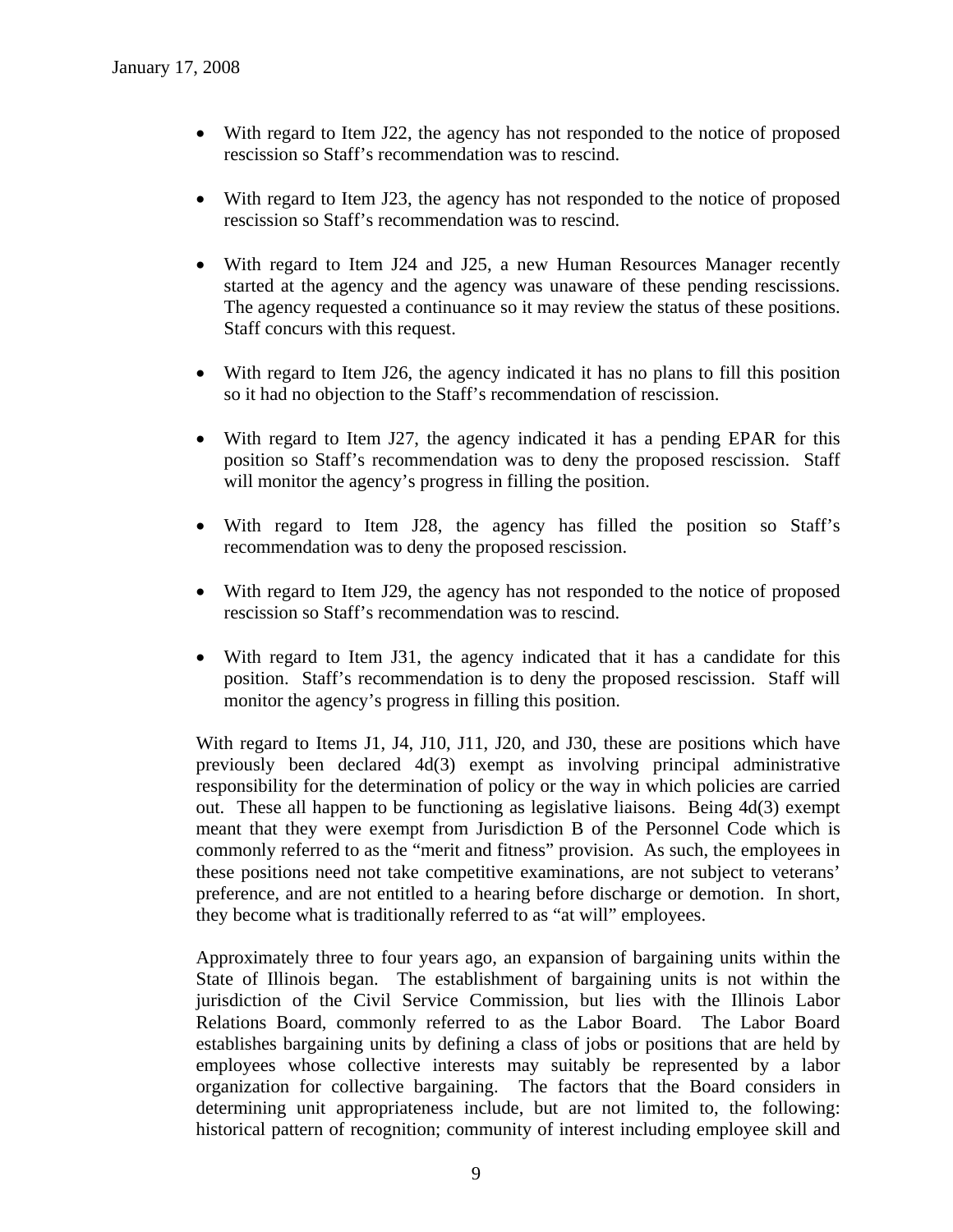functions; degree of functional integration; interchangeability and contact among employees; fragmentation of employee groups; common supervision, wages, hours and other working conditions of the employees involved; and the desires of the employees. Traditionally within the State of Illinois, bargaining units are initially defined by job titles, such as Administrative Assistant, sometimes in combination with other criteria such as agency. An exclusive bargaining representative  $-$  a Union – is then designated by the Labor Board and negotiates a labor contract on behalf of these employees.

Within bargaining units, there are specific positions which the Labor Board may exclude for one of three reasons: they are supervisory, confidential, or managerial. Employees in excluded positions are not covered by a labor contract negotiated by the Union. Over the past several years, there have been  $4d(3)$  exempt positions that due to their title would be part of a bargaining unit, but the Labor Board has subsequently excluded. However, Staff has recently discovered that the above six positions are presently within bargaining units certified by the Labor Board. This presents a potential conflict between positions that the Commission has approved as 4d(3) exempt, and these same positions being included in bargaining units certified by the Labor Board. Most significantly, these 4d(3) positions are now covered by a "just cause" provision in labor contracts with regard to discipline and discharge. A determination must be made whether this conflicts with their 4d(3) status and if so, what is the proper action to take. At the present time, these are the only positions that have this dual status, but with the creation of a bargaining unit for Public Service Administrators and a number of pending exclusionary petitions, it is anticipated that the number of such conflicted positions will increase. In addition, it appears that a similar situation has arisen with respect to 4d(1) exempt private secretaries.

Staff is requesting that these matters be continued as it continues to research and gather information to make a recommendation for action at the February meeting. After discussion, the Commissioners concurred with this request.

**IT WAS MOVED BY CHAIRMAN KOLKER, SECONDED BY COMMISSIONER EWELL, AND THE MOTION ADOPTED 4-0, WITH COMMISSIONER DALIANIS ABSTAINING FROM THE VOTE ON AGENDA ITEM J29, TO APPROVE, CONTINUE AND DENY THE PROPOSED RESCISSIONS FROM 4D(3) EXEMPTION FOR THE FOLLOWING POSITIONS:** 

**The following 4d(3) exemption rescissions were approved on January 17, 2008:**

| <b>Agenda</b><br>Item | Agency      | <b>Position Number</b>                                  | <b>Functional Title</b>                                        |
|-----------------------|-------------|---------------------------------------------------------|----------------------------------------------------------------|
| J3                    |             | Agriculture 40070-11-01-700-00-01   Mgr., Grants in Aid |                                                                |
| J12                   | <b>DHFS</b> | $ 40070 - 33 - 00 - 060 - 00 - 21 $                     | Spec. Ass't., Prescription Drug Prog.                          |
| J13                   | <b>DNR</b>  |                                                         | $ 40070-12-00-900-00-01 $ Dir., Scientific Research & Analysis |
| J14                   | <b>DNR</b>  |                                                         | 37015-12-00-500-00-01   Mgr., Nature Preserves Program         |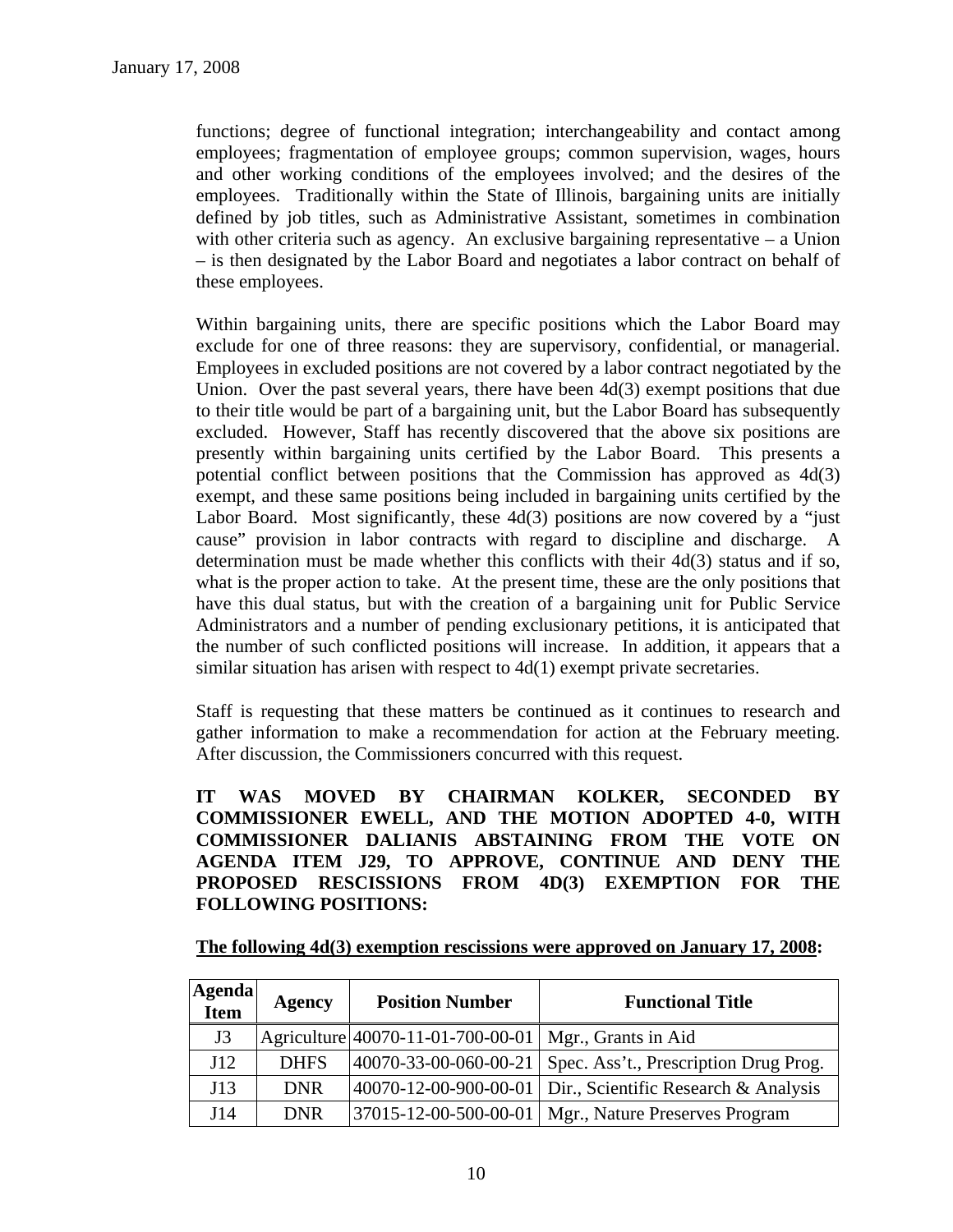| <b>Agenda</b><br><b>Item</b> | <b>Agency</b> | <b>Position Number</b> | <b>Functional Title</b>                                       |
|------------------------------|---------------|------------------------|---------------------------------------------------------------|
| J15                          | <b>DNR</b>    | 40070-12-40-000-00-01  | Mgr., Resource Conservation                                   |
| J16                          | <b>DNR</b>    | 40070-12-20-000-00-01  | Mgr., Grant Admin. & Engineering                              |
| J17                          | <b>DNR</b>    | 40070-12-00-200-00-01  | Deputy Dir., Land Mgmt. & Others                              |
| J19                          | <b>IDES</b>   | 40070-44-00-000-10-01  | <b>Chief Staff Assistant to the Director</b>                  |
| J22                          | Invest. Bd.   | 40070-50-95-000-00-01  | CFO (Accounting & Investments)                                |
| J23                          | <b>IPCB</b>   | 40070-50-80-000-00-02  | Legislative Liaison                                           |
| J26                          | Labor         |                        | $ 40070-15-00-000-00-02 $ Executive Assistant to the Director |
| J29                          | <b>PTAB</b>   | 40070-50-48-200-00-01  | Deputy Director, Des Plaines Office                           |

# **The following 4d(3) exemption rescissions were continued on January 17, 2008:**

| Agenda<br><b>Item</b> | <b>Agency</b> | <b>Position Number</b> | <b>Functional Title</b>             |
|-----------------------|---------------|------------------------|-------------------------------------|
| J <sub>1</sub>        | Aging         | 00502-47-00-400-01-01  | Legislative Liaison                 |
| J4                    | <b>CMS</b>    | 00502-37-06-000-01-01  | Legislative Liaison                 |
| J <sub>5</sub>        | <b>CMS</b>    | 00501-37-06-000-01-02  | Legislative Liaison                 |
| J10                   | <b>DCFS</b>   | 13852-16-00-320-00-01  | Legislative Liaison                 |
| J11                   | <b>DCFS</b>   | 13852-16-00-300-10-01  | Legislative Liaison                 |
| J18                   | Gaming        | 40070-25-61-000-00-01  | Manager, Enforcement/Investigations |
| J20                   | <b>IDPH</b>   | 13852-20-02-000-20-01  | Legislative Liaison                 |
| J24                   | <b>IWCC</b>   | 40070-50-37-500-00-07  | Mgr., Arbitration & Support Staff   |
| J25                   | <b>IWCC</b>   | 40070-50-37-200-00-01  | <b>Assistant Secretary</b>          |
| <b>J30</b>            | Revenue       | 00501-25-04-110-00-02  | Legislative Liaison                 |

# **The following 4d(3) exemption rescissions were denied on January 17, 2008:**

| <b>Agenda</b><br><b>Item</b> | <b>Agency</b> | <b>Position Number</b>            | <b>Functional Title</b>              |
|------------------------------|---------------|-----------------------------------|--------------------------------------|
| J2                           |               | Agriculture 40070-11-40-000-00-01 | Mgr. Agriculture Industry Regulation |
| J <sub>6</sub>               | <b>DCEO</b>   | 40070-42-60-200-00-01             | Mgr., High Performance Workplace     |
| J7                           | <b>DCEO</b>   | 40070-42-10-700-00-01             | Regional Mgr., SE Region             |
| J <sub>8</sub>               | <b>DCEO</b>   | 40070-42-10-050-00-01             | Regional Mgr., NE Region             |
| <b>J9</b>                    | <b>DCEO</b>   | 37015-42-00-000-02-01             | <b>Associate Executive Assistant</b> |
| J21                          | <b>IDPH</b>   | 40070-20-20-000-00-81             | DD, Health Stats Policy & Planning   |
| J27                          | Labor         | 40070-15-20-100-00-01             | Carnival & Amusement Rides           |
| J28                          | Labor         | 40070-15-00-000-00-01             | <b>Chief Legal Counsel</b>           |
| J31                          | Revenue       | 40070-25-03-110-00-02             | Mgr., Local Government Services      |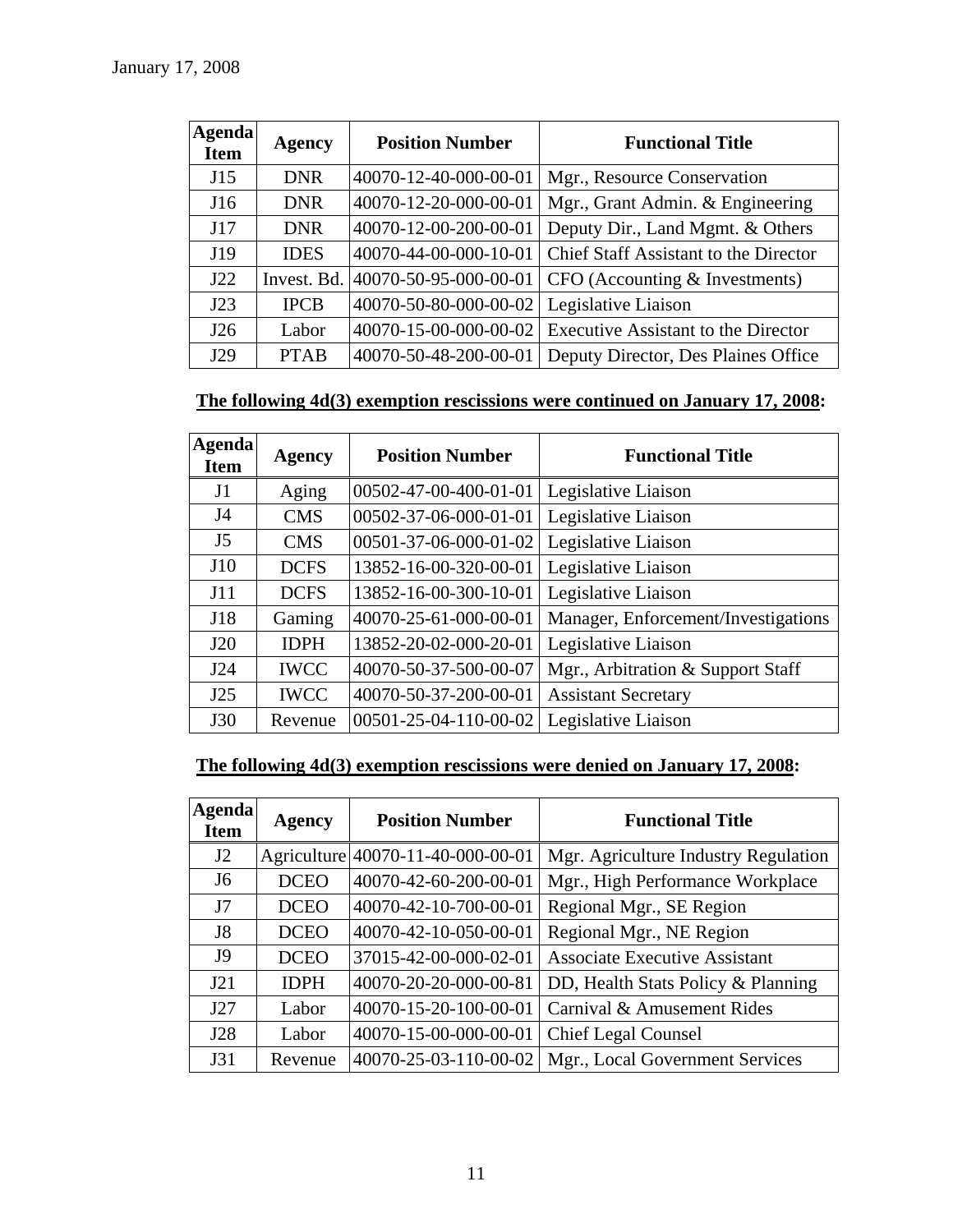# V. CLASS SPECIFICATIONS

# **The Director of Central Management Services submitted the following class titles for creation, revision, and abolishment:**

# A. Current Position Titles

Fire Prevention Inspector Trainee (new) Fire Prevention Inspector 1 (revise) Fire Prevention Inspector 2 (revise)

Staff Analysis: Assistant Executive Director Andrew Barris addressed the Commission regarding the new Fire Prevention Inspector Trainee classification. He stated this new title has been developed to provide an alternate entry point into the Fire Prevention Inspector series. The class is patterned after the old Fire Prevention Trainee, which was abolished in March 1980. The class requirements are similarly being revised for the Fire Prevention Inspector 1 and 2 to identify the trainee in the requirements at the 1-level, and to afford greater emphasis in preferentially selecting candidates with a background more closely related to fire prevention inspection work, and requiring certification of skills needed in this occupational area. The agency has provided updated information to reflect work performed, such as the need for basic computer skills in preparing inspection reports.

# **IT WAS MOVED BY CHAIRMAN KOLKER, SECONDED BY COMMISSIONER DALIANIS AND THE MOTION ADOPTED 4-0 TO APPROVE THE CREATION AND REVISION OF THE FOLLOWING CLASS TITLES TO BE EFFECTIVE FEBRUARY 1, 2008:**

# **Fire Prevention Inspector Trainee (new) Fire Prevention Inspector 1 (revise) Fire Prevention Inspector 2 (revise)**

B. Current Position Titles

Site Superintendent 1 (new) Site Superintendent 2 (new) Site Superintendent 3 (new) Agricultural Executive (new) Agricultural Land & Water Resources Supervisor (new) Natural Resources Education Program Coordinator (new) Natural Resources Grant Coordinator (new) Natural Resources Manager 1 (new) Natural Resources Manager 2 (new) Natural Resources Manager 3 (new) Natural Resources Site Manager 1 (new) Natural Resources Site Manager 2 (new) Plant & Pesticide Specialist Supervisor (new)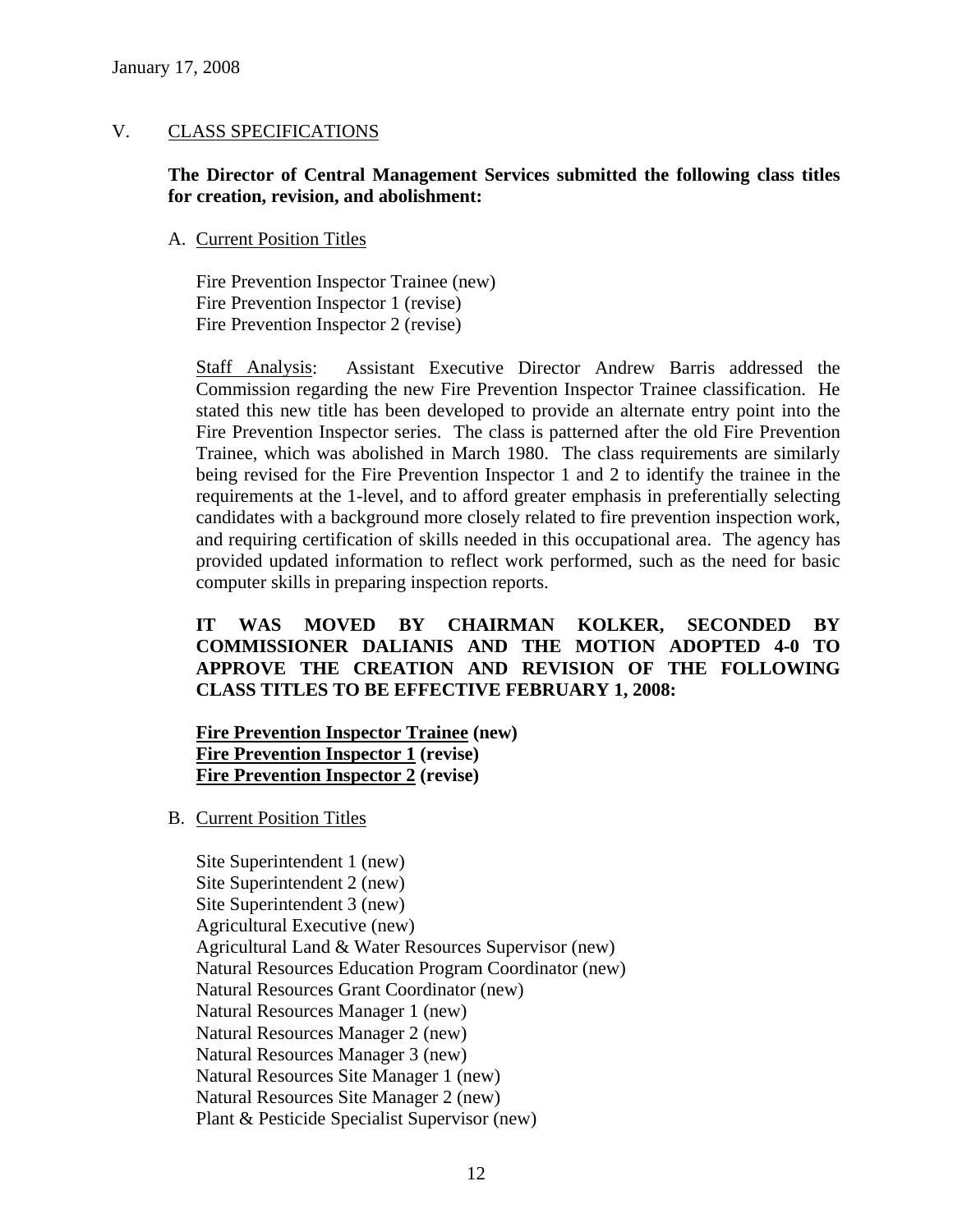Veterinary Consumer Safety Officer (new) Veterinary Pathologist (new) Veterinary Supervisor 1 (new) Veterinary Supervisor 2 (new) Warehouse Examiner Supervisor (new) Site Superintendent (abolish) Public Service Administrator (revise option 5 only)

Staff Analysis: Assistant Executive Director Andrew Barris stated this study was prompted by the collective bargaining inclusion of the Site Superintendent and all Public Service Administrator (PSA) positions in exam option 5, into the RC-056 supervisory bargaining unit. Approximately 700 PSA positions have been included in the bargaining unit. There are 40 Site Superintendents, and 3,716 PSA filled positions, of which 134 are in examination option 5. The option 5 examination option will be withdrawn with implementation of the new, occupationally specific classifications. With both predecessor classifications in the broad-banded 'BBR' salary plan, it was necessary to add level progressions in the form of a class series for some new class developments to accommodate the range of work levels in evidence. For example, the Site Superintendent classification its present form defines a manager of a site of limited scope, or an assistant manager with full supervisory responsibilities. In addition, position records describe managers with oversight of satellite sites of substantial size and scope reporting to a large site manager. Three levels were developed to define these relationships. Level progressions are also exhibited in the proposed Natural Resources Manager series, Natural Resources Site Manager series, and Veterinary Supervisor series.

Other classes have been developed to reflect the clear occupational backgrounds necessary to perform work, such as the supervisory veterinarians in Agriculture. These classes were designed to make the test of occupational fitness relate more closely to the actual requirements needed for the work performed. This is the intent for several positions grouped within the PSA exam option 5. Exam option 5 was assigned to positions with an agricultural or conservation focus. It can be noted through review of the proposed class specifications that the skill sets required to be a Veterinary Pathologist and a Warehouse Examiner Supervisor are radically different, though both positions were previously classified as Public Service Administrators exam option 5. Technically both positions fit within the agriculture/conservation occupational category under the present guidelines. This example illustrates the disparate programmatic functions and responsibilities that can exist within this particular option of the PSA class. Furthermore, these positions were found to exist at various levels within the organizational hierarchy of the respective agencies. Thus, it was necessary to draft several new class specifications to recognize the discrete characteristics of these positions. The Public Service Administrator class will be retained for examination options other than option 5. The Site Superintendent class will be abolished and the positions reclassified within the proposed new three level Site Superintendent series. The intent is to improve the Classification Plan by providing more definitive class specifications than were previously available for the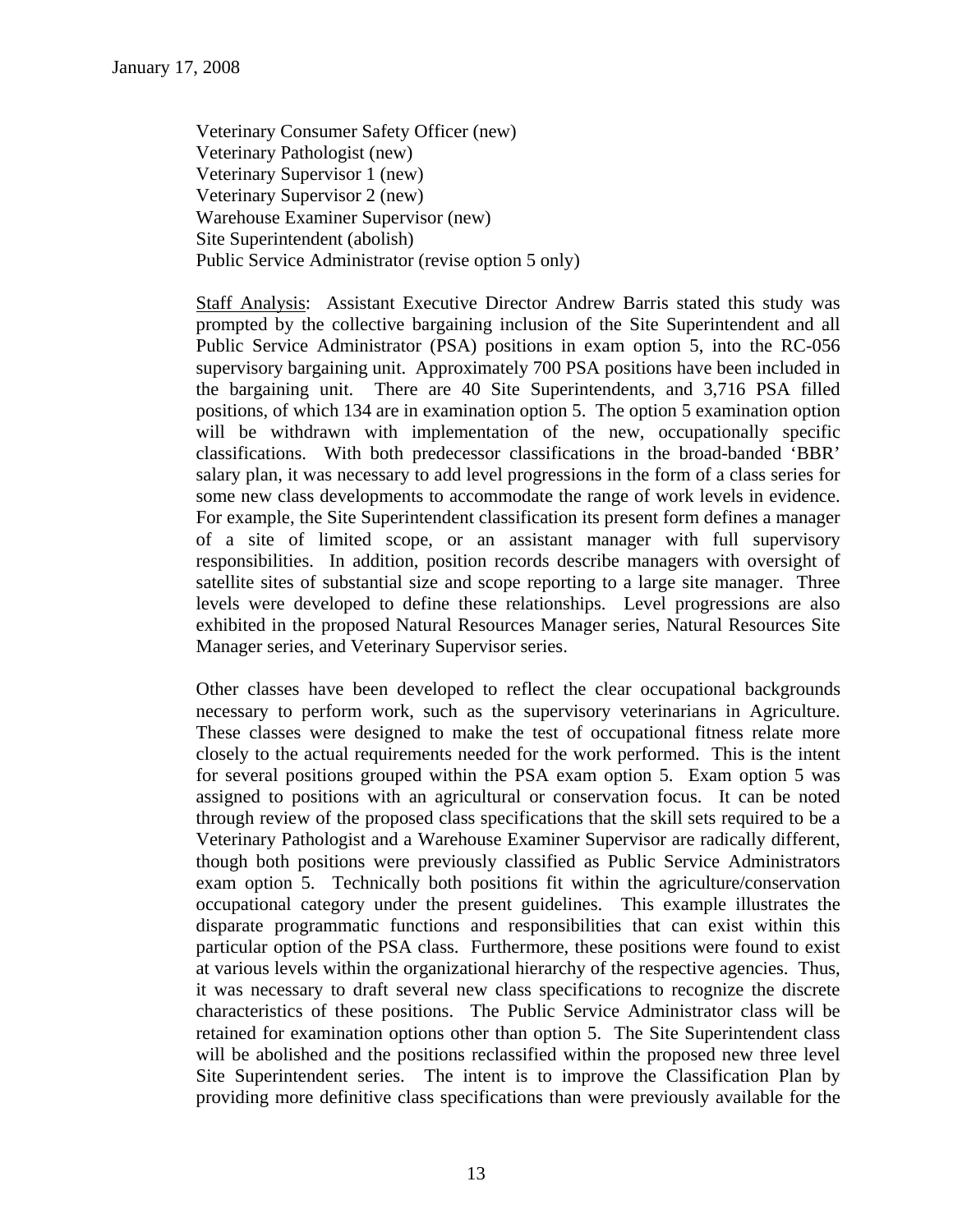positions and the improved structure should facilitate the position reporting and classification processes.

**IT WAS MOVED BY CHAIRMAN KOLKER, SECONDED BY COMMISSIONER DALIANIS AND THE MOTION ADOPTED 4-0 TO APPROVE THE CREATION, REVISION, AND ABOLISHMENT OF THE FOLLOWING CLASS TITLES TO BE EFFECTIVE FEBRUARY 1, 2008:** 

**Site Superintendent 1 (new) Site Superintendent 2 (new) Site Superintendent 3 (new) Agricultural Executive (new) Agricultural Land & Water Resources Supervisor (new) Natural Resources Education Program Coordinator (new) Natural Resources Grant Coordinator (new) Natural Resources Manager 1 (new) Natural Resources Manager 2 (new) Natural Resources Manager 3 (new) Natural Resources Site Manager 1 (new) Natural Resources Site Manager 2 (new) Plant & Pesticide Specialist Supervisor (new) Veterinary Consumer Safety Officer (new) Veterinary Pathologist (new) Veterinary Supervisor 1 (new) Veterinary Supervisor 2 (new) Warehouse Examiner Supervisor (new) Site Superintendent (abolish) Public Service Administrator (revise option 5 only)**

**IT WAS MOVED BY CHAIRMAN KOLKER, SECONDED BY COMMISSIONER DALIANIS, AND THE MOTION ADOPTED 4-0 TO DISAPPROVE ANY CLASS SPECIFICATIONS RECEIVED BY THE COMMISSION NOT CONTAINED IN THIS REPORT TO ALLOW ADEQUATE STUDY.** 

### VI. MOTION TO GO INTO EXECUTIVE SESSION

**IT WAS MOVED BY CHAIRMAN KOLKER, SECONDED BY COMMISSIONER BUKRABA, AND BY ROLL CALL VOTE THE MOTION ADOPTED 4-0 TO HOLD AN EXECUTIVE SESSION PURSUANT TO SUBSECTIONS 2(c)(1), 2(c)(4), AND 2(c)(11) OF THE OPEN MEETINGS ACT.** 

| <b>KOLKER</b>   | YES | <b>EWELL</b>    | YES |
|-----------------|-----|-----------------|-----|
| <b>PETERSON</b> |     | <b>DALIANIS</b> | YES |
| <b>BUKRABA</b>  | YES |                 |     |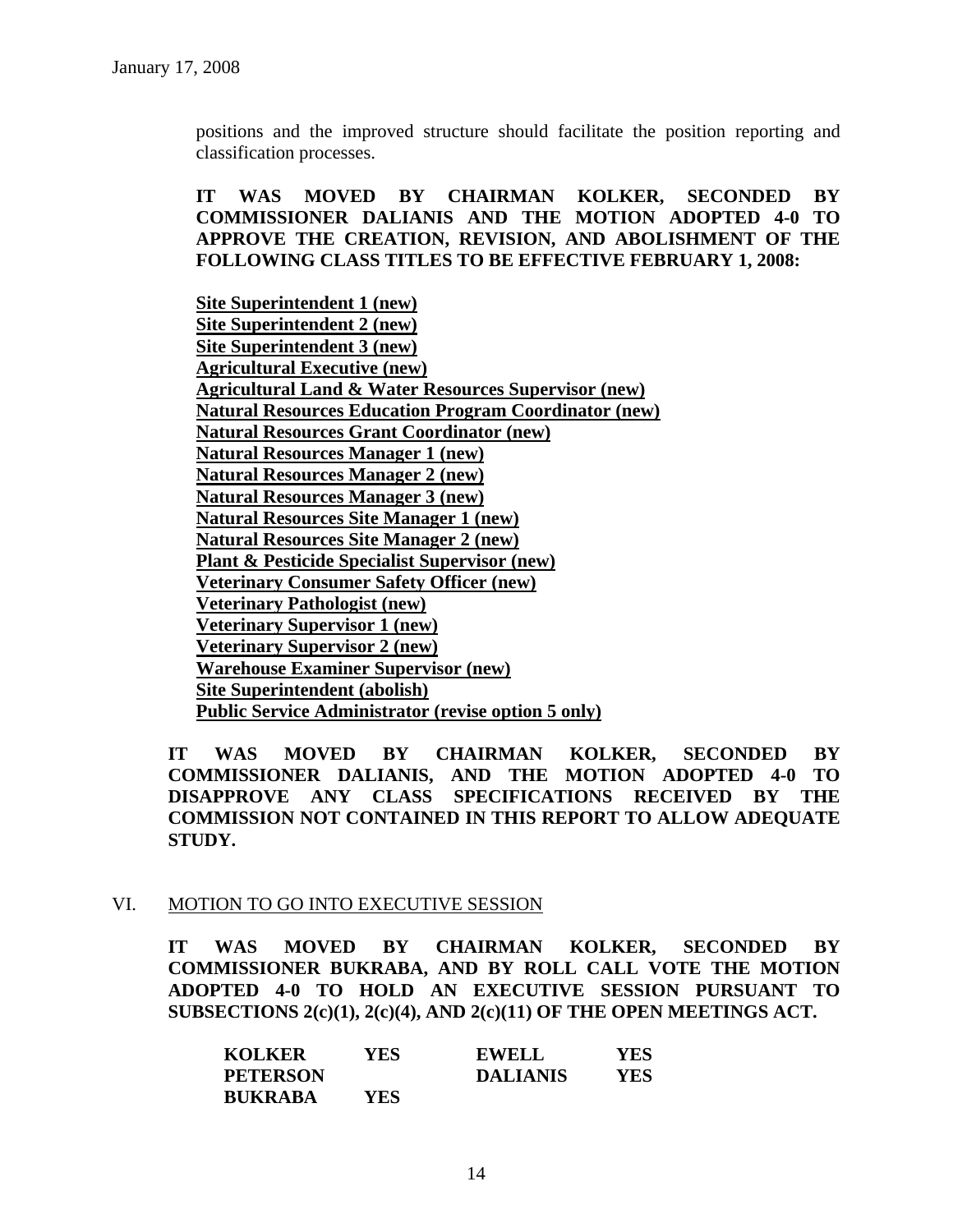# VII. RECONVENE MEETING

Upon due and proper notice the regular meeting of the Illinois Civil Service Commission was reconvened at 160 North LaSalle Street, Suite S-901, Chicago, Illinois at 10:20 a.m.

### PRESENT

Chris Kolker, Chairman; Raymond W. Ewell, Betty A. Bukraba, and Ares G. Dalianis, Commissioners; Daniel Stralka, Executive Director; and Andrew Barris of the Commission staff.

Department of Revenue Associate Director, Jodie Winnett, reappeared in connection with Item I2 and, after being granted leave to address the Commission, represented that the agency's request to fill the position has just been approved.

# **IT WAS MOVED BY CHAIRMAN KOLKER, SECONDED BY COMMISSIONER EWELL, AND THE MOTION ADOPTED 4-0 TO RECONSIDER THE VOTE TO APPROVE THE RESCISSION OF THE 4D(3) EXEMPTION FOR ITEM I2, AND TO DENY THE 4D(3) EXEMPTION RESCISSION OF THIS POSITION.**

### VIII. NON-MERIT APPOINTMENT REPORT

The Personnel Code permits non-merit appointments for a limited period of time, i.e., emergency appointments shall not exceed 60 days and shall not be renewed, and positions shall not be filled on a temporary or provisional basis for more than six months out of any twelve-month period. Consecutive non-merit appointments are not violative of the Code, however, they do present a possible evasion of merit principles and should be monitored. Set forth below is the number of consecutive non-merit appointments made by each department. These statistics are from the Department of Central Management Services' Consecutive Non-Merit Report.

| Agency                                | 11/30/07 | 12/31/07 | 12/31/06 |
|---------------------------------------|----------|----------|----------|
| Agriculture                           |          |          |          |
| Arts Council                          |          | 0        |          |
| <b>Central Management Services</b>    | 4        | 4        |          |
| Children and Family Services          | 6        | 4        |          |
| <b>Healthcare and Family Services</b> | 4        | 6        | Q        |
| <b>Historic Preservation</b>          | 3        | 2        |          |
| <b>Human Services</b>                 | ◠        | 3        | 3        |
| <b>Natural Resources</b>              | 13       | 23       | 21       |
| <b>State Retirement Systems</b>       |          | 0        |          |
| Transportation                        | 5        | 45       | 45       |
| Veteran's Affairs                     |          |          |          |
| Totals                                | 37       | 88       | 94       |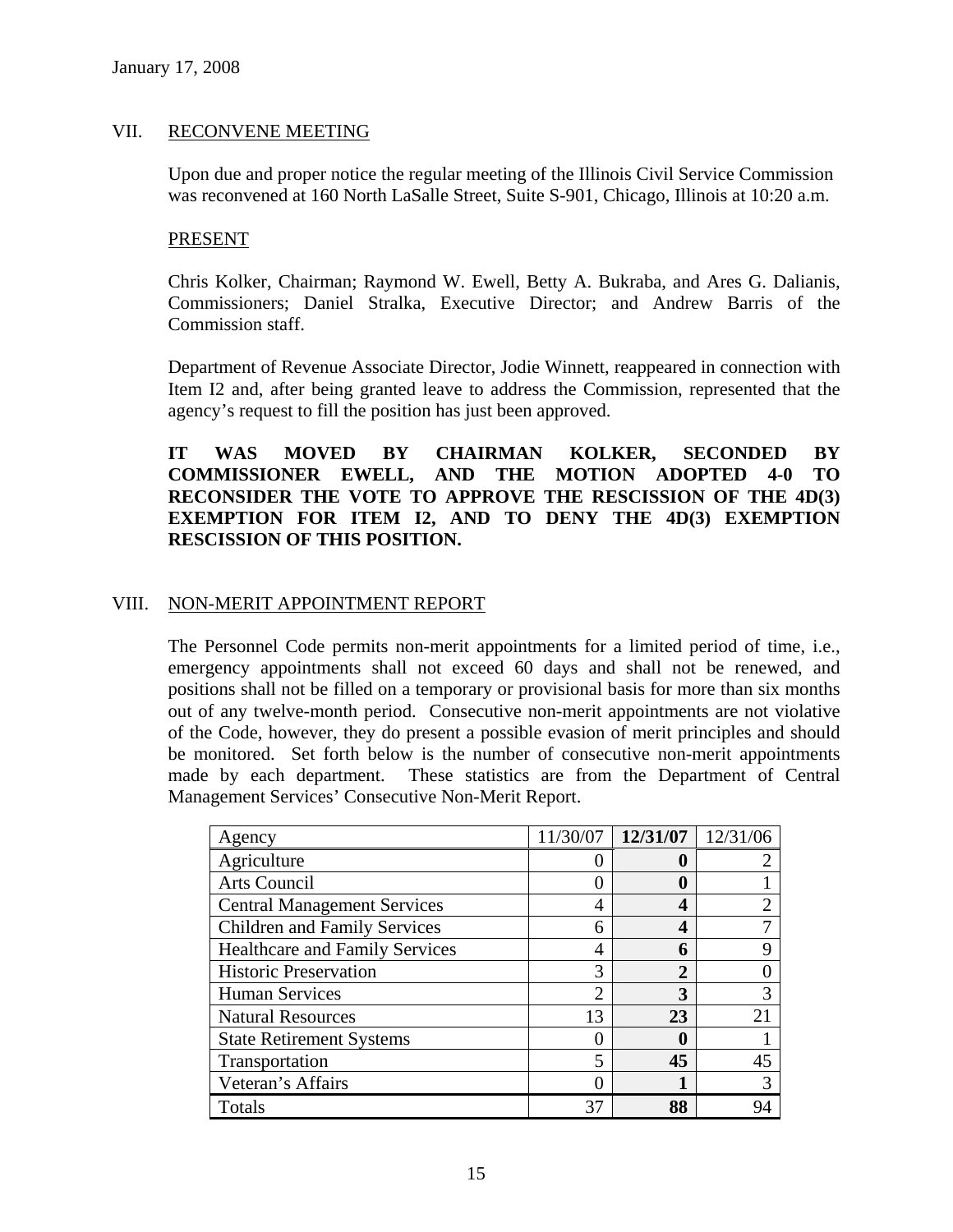# IX. PUBLICLY ANNOUNCED DECISIONS RESULTING FROM APPEAL

# • **DISCHARGE**

### **DA-7-08**

|           | Employee   Carl N. Akers                | <b>Appeal Date</b>   | 8/20/07                    |
|-----------|-----------------------------------------|----------------------|----------------------------|
| Agency    | <b>DOR</b>                              | <b>Decision Date</b> | 1/04/08                    |
| Type      | Discharge                               | ALJ                  | <b>Andrew Barris</b>       |
| Change(s) | Misuse of e-mail system and Recommended |                      | Charges are proven and     |
|           | conduct unbecoming                      | Decision             | warrant 90-day suspension. |

**IT WAS MOVED BY COMMISSIONER DALIANIS, SECONDED BY COMMISSIONER EWELL AND BY ROLL CALL VOTE OF 4-0 THE MOTION ADOPTED TO MODIFY AND ADOPT THE ADMINISTRATIVE LAW JUDGE'S RECOMMENDED DECISION THAT THE PROVEN CHARGES WARRANT A 90-DAY SUSPENSION IN LIEU OF DISCHARGE. THE EVIDENCE INDICATED THAT THE EMPLOYEE'S EMAIL USE PERSISTED OVER AN EXTENDED PERIOD OF TIME AND, AFTER A CO-WORKER COMPLAINED ABOUT THE CONTENT OF RESPONDENT'S EMAIL, AKERS PERSISTED IN SENDING EMAILS OF THE SAME NATURE TO ANOTHER CO-WORKER. THE CONTENT OF THE EMAILS WAS OFFENSIVE AND THE EMAILS VIOLATED THE AGENCY'S EMAIL POLICY. THE EMAILS ILLUSTRATE A SUBSTANTIAL SHORTCOMING WHICH RENDERS AKERS' CONTINUANCE IN HIS POSITION DETRIMENTAL TO THE DISCIPLINE AND EFFICIENCY OF THE SERVICE AND WHICH THE LAW AND SOUND PUBLIC OPINION RECOGNIZE AS GOOD CAUSE FOR THE EMPLOYEE NO LONGER HOLDING THE POSITION. THEREFORE, SAID PROVEN CHARGES WARRANT DISCHARGE.** 

| <b>KOLKER</b>   | YES | <b>EWELL</b>    | NO  |
|-----------------|-----|-----------------|-----|
| <b>PETERSON</b> |     | <b>DALIANIS</b> | YES |
| <b>BUKRABA</b>  | YES |                 |     |

### • **RULE VIOLATION**

### **RV-10-08**

| Employee  | Erika Raymond                                                                                           | <b>Appeal Date</b>   | 09/27/07                                                                                                                      |
|-----------|---------------------------------------------------------------------------------------------------------|----------------------|-------------------------------------------------------------------------------------------------------------------------------|
| Agency    | DHS/CMS                                                                                                 | <b>Decision Date</b> | 12/21/07                                                                                                                      |
| Type      | <b>Rule Violation</b>                                                                                   | <b>ALJ</b>           | <b>Andrew Barris</b>                                                                                                          |
| Change(s) | Alleges violation of<br><b>Personnel Rules Section</b><br>$310.420(a)$ in denying<br>annual merit bonus | Proposed Finding     | Employee proven by a<br>preponderance of the<br>evidence that DHS violated<br>Section $310.420(a)$ of the<br>Personnel Rules. |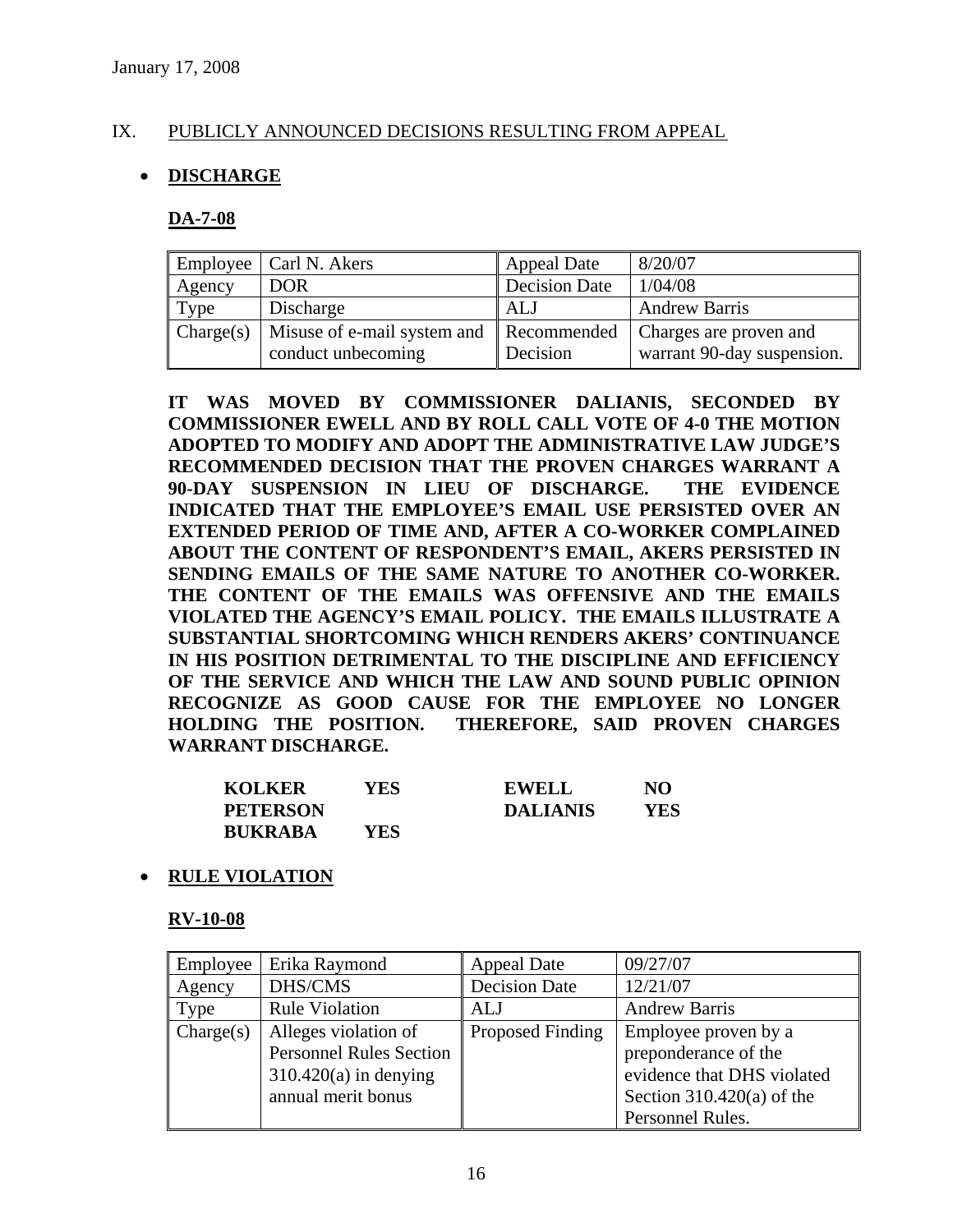**IT WAS MOVED BY COMMISSIONER DALIANIS, SECONDED BY COMMISSIONER EWELL AND BY ROLL CALL VOTE OF 4-0 THE MOTION ADOPTED TO MODIFY THE ADMINISTRATIVE LAW JUDGE'S PROPOSED FINDING BY DELETING FOOTNOTE #1 AND THAT THE EMPLOYEE HAS PROVEN BY A PREPONDERANCE OF THE EVIDENCE THAT THE AGENCY VIOLATED SECTION 310.420(A) OF THE PERSONNEL RULES BY FAILING TO PAY HER APPROVED BONUS IN RECOGNITION OF HER PAST WORK PERFORMANCE. THE AGENCY WAS DIRECTED TO COME INTO COMPLIANCE BY AWARDING THE EMPLOYEE HER ANNUAL MERIT BONUS.** 

| <b>KOLKER</b>   | YES | <b>EWELL</b>    | YES |
|-----------------|-----|-----------------|-----|
| <b>PETERSON</b> |     | <b>DALIANIS</b> | YES |
| <b>BUKRABA</b>  | YES |                 |     |

### X. APPEALS TERMINATED WITHOUT DECISION ON THE MERITS

# • **DISMISSED**

### **S-17-08**

|           | Employee   Patrick Freed | Appeal Date          | 11/15/07                         |
|-----------|--------------------------|----------------------|----------------------------------|
| Agency    | DOC                      | <b>Decision Date</b> | 12/11/07                         |
| Type      | Suspension               | <b>ALJ</b>           | <b>Andrew Barris</b>             |
| Change(s) | Unauthorized absence     | Recommended          | Dismissed subject to approval of |
|           |                          | Decision             | Commission; withdrawn.           |

### • **DISMISSED**

### **D-20-08**

| Employee  | Siretha M. Ruff                 | <b>Appeal Date</b>   | 12/03/07                           |
|-----------|---------------------------------|----------------------|------------------------------------|
| Agency    | <b>DCEO</b>                     | <b>Decision Date</b> | 12/24/07                           |
| Type      | Demotion                        | ALJ                  | Daniel Stralka                     |
| Change(s) | Involuntary reduction-certified |                      | Recommended   Dismissed subject to |
|           | status (demotion while still    | Decision             | approval of Commission;            |
|           | serving probationary period)    |                      | withdrawn.                         |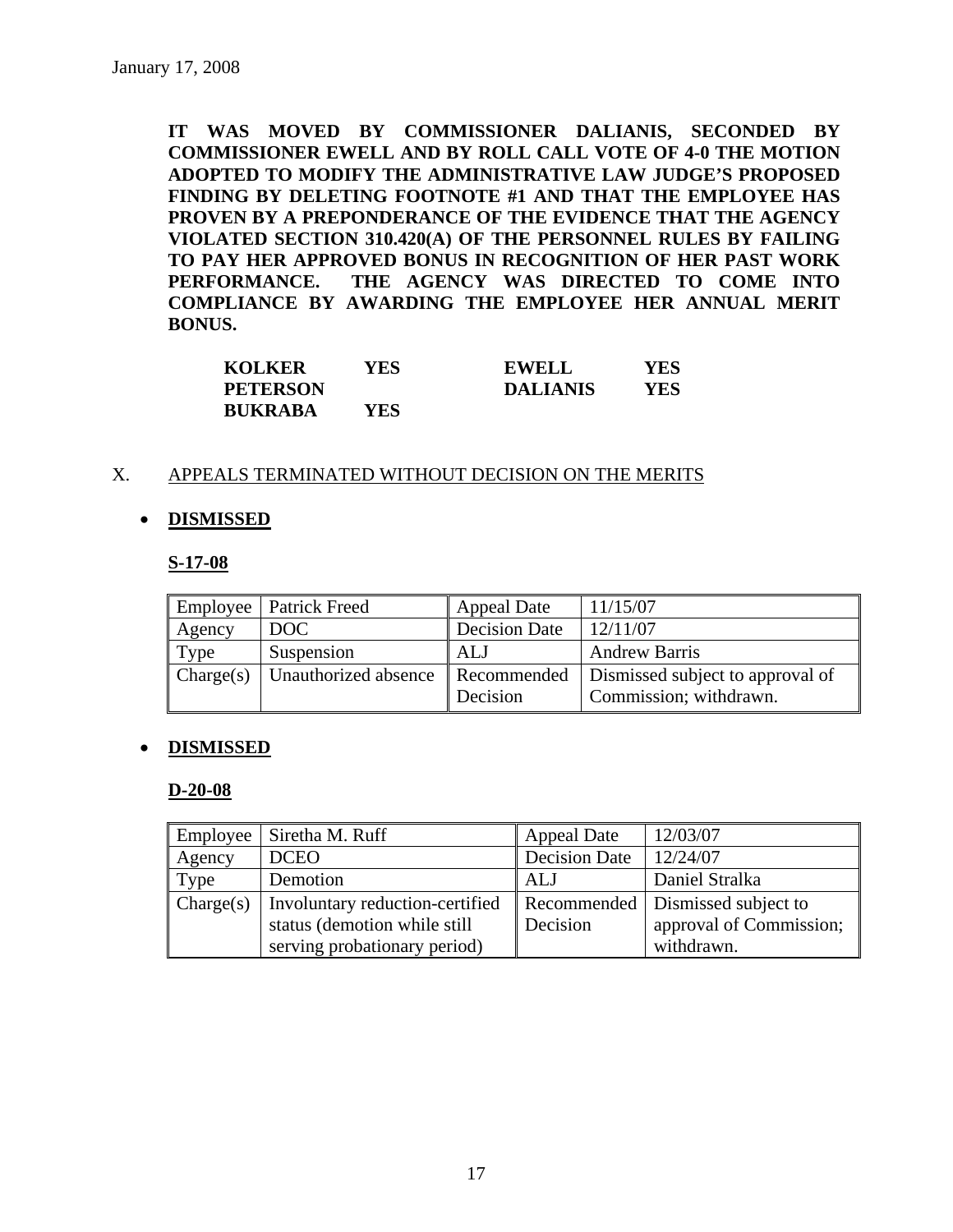# • **DISMISSED**

# **DA-22-08**

| Employee  | Susan L. Nooks                 | <b>Appeal Date</b>   | 12/10/07                           |
|-----------|--------------------------------|----------------------|------------------------------------|
| Agency    | <b>DVA</b>                     | <b>Decision Date</b> | 12/26/07                           |
| Type      | Discharge                      | ALJ                  | Daniel Stralka                     |
| Change(s) | Violated last chance agreement |                      | Recommended   Dismissed subject to |
|           | by refusing mandatory          | Decision             | approval of Commission;            |
|           | overtime on 10/02/07           |                      | withdrawn.                         |

### • **DISMISSED**

### **DA-28-08**

| <b>Employee</b> | Leisa A. Graves                                    | <b>Appeal Date</b>      | 12/14/07                                        |
|-----------------|----------------------------------------------------|-------------------------|-------------------------------------------------|
| Agency          | <b>DCFS</b>                                        | <b>Decision Date</b>    | 1/03/08                                         |
| Type            | Discharge                                          | <b>ALJ</b>              | Daniel Stralka                                  |
| Change(s)       | Employee resigned prior to<br>charges being issued | Recommended<br>Decision | Dismissed subject to<br>approval of Commission; |
|                 |                                                    |                         | withdrawn.                                      |

**IT WAS MOVED BY COMMISSIONER DALIANIS, SECONDED BY CHAIRMAN KOLKER AND BY ROLL CALL VOTE OF 4-0, THE MOTION ADOPTED TO AFFIRM AND ADOPT THE ADMINISTRATIVE LAW JUDGES' RECOMMENDED DECISIONS TO DISMISS THE FREED APPEAL, THE RUFF APPEAL, THE NOOKS APPEAL, AND THE GRAVES APPEAL.** 

| <b>KOLKER</b>   | YES. | EWELL           | YES        |
|-----------------|------|-----------------|------------|
| <b>PETERSON</b> |      | <b>DALIANIS</b> | <b>YES</b> |
| <b>BUKRABA</b>  | YES  |                 |            |

### XI. STAFF REPORT

Executive Director Daniel Stralka reported that:

- The Commission's fiscal year 2009 budget submission was accepted by the Office of Management and Budget at 97.5% of fiscal year 2008 funding.
- The Secretary of State's office will mail out the Statements of Economic Interest in March 2008.
- Notice of the Commission's intent to change its rules was published in Illinois Register, Volume 32, Issue 2.